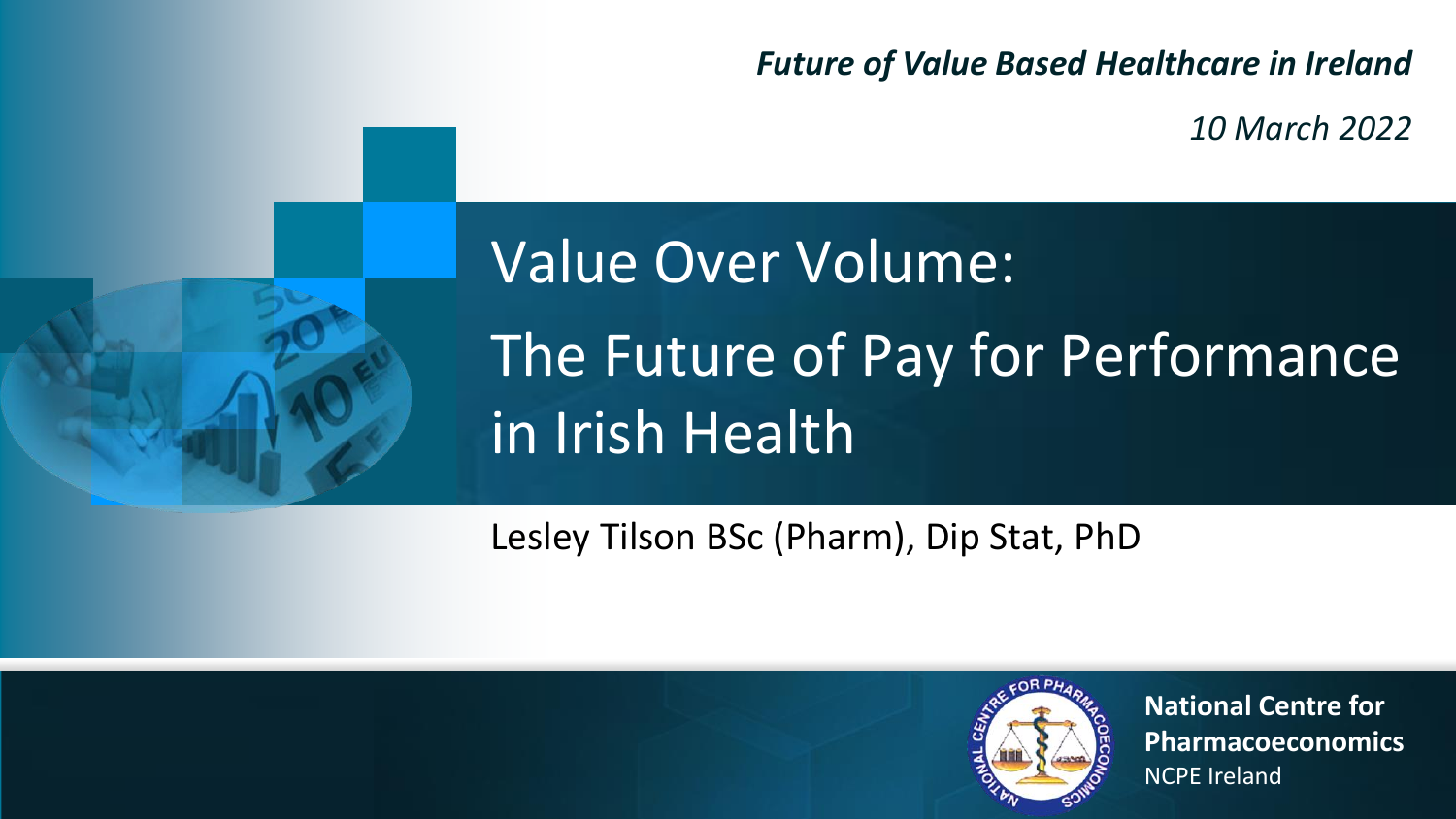

### **Outline**

### ■ Background:

- $\Box$  Description of NCPE HTA Process
- □ Performance Based Agreements
- Case Studies of Once-Off Cell and Gene Therapies
- Future Challenges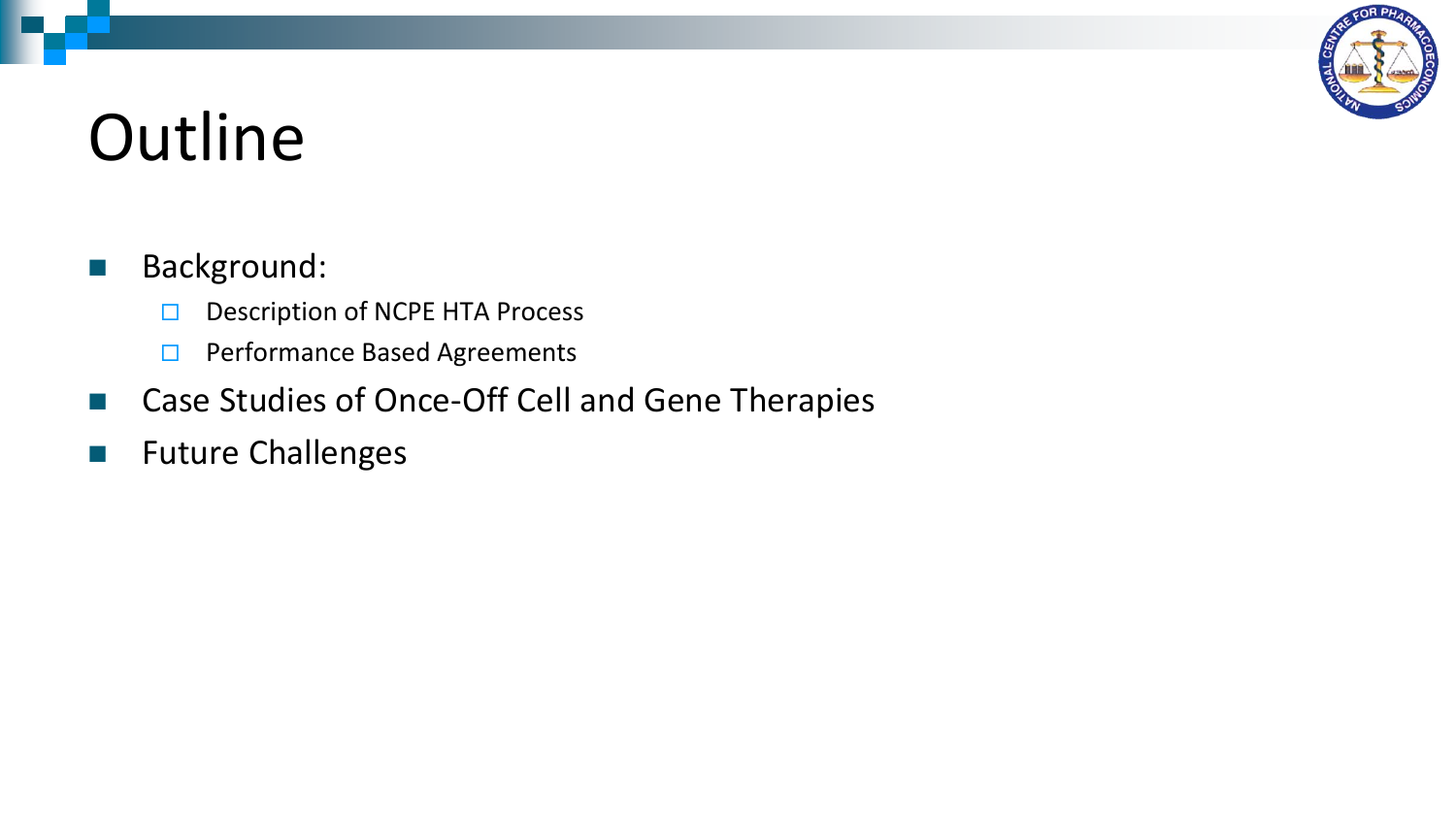# The National Centre for Pharmacoeconomics in Ireland

The NCPE is an autonomous, independent body whose primary activity is to conduct Health Technology Assessment of all new drugs and also existing drugs for the Irish Health Service within the national Framework Agreement on the Supply and Pricing of Medicines 2021.



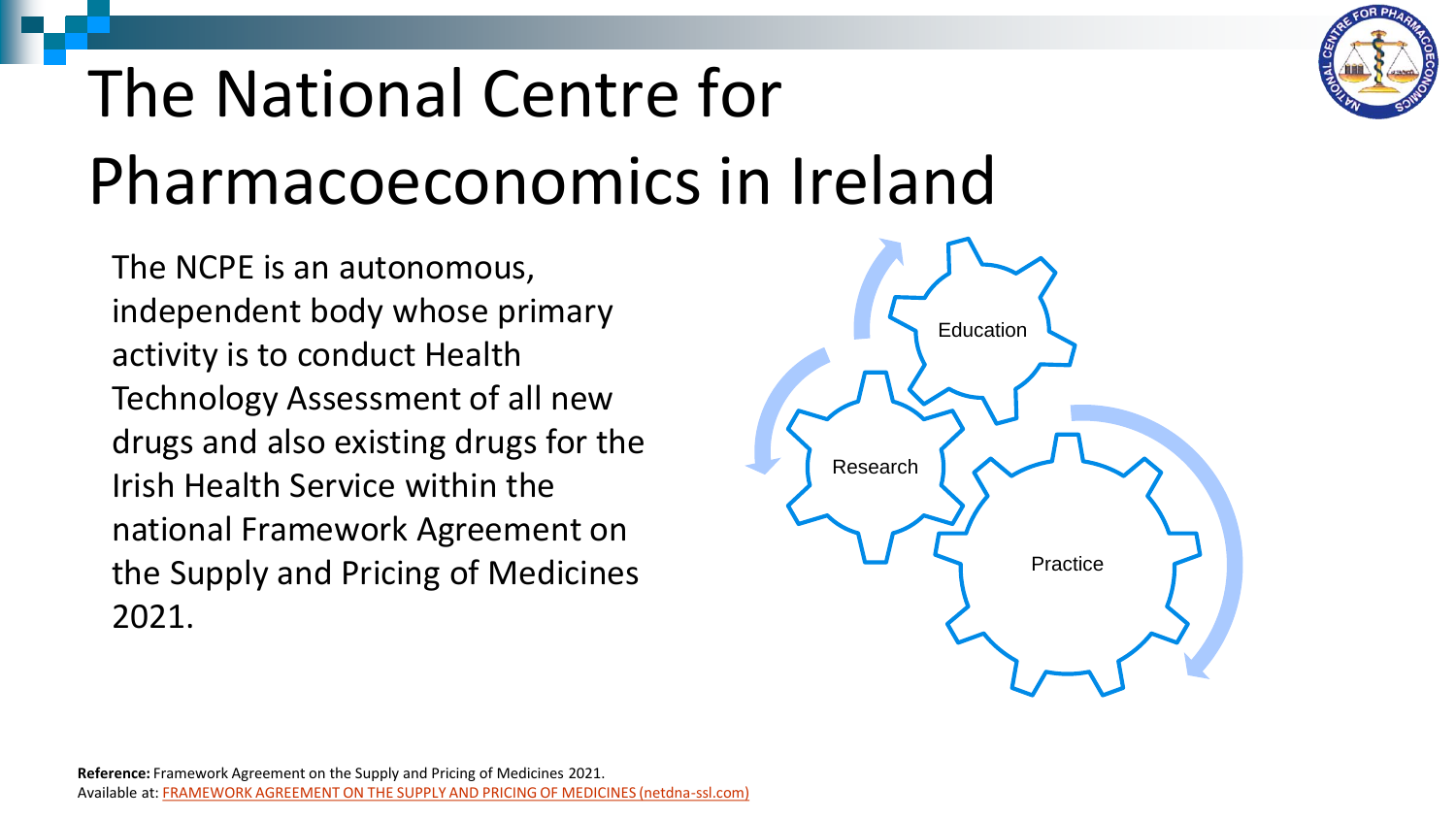

### Reimbursement Process in Ireland



**Reference**: Health (Pricing and Supply of Medical Goods) Act 2013. Available at: http://www.irishstatutebook.ie/eli/2013/act/14/enacted/en/html.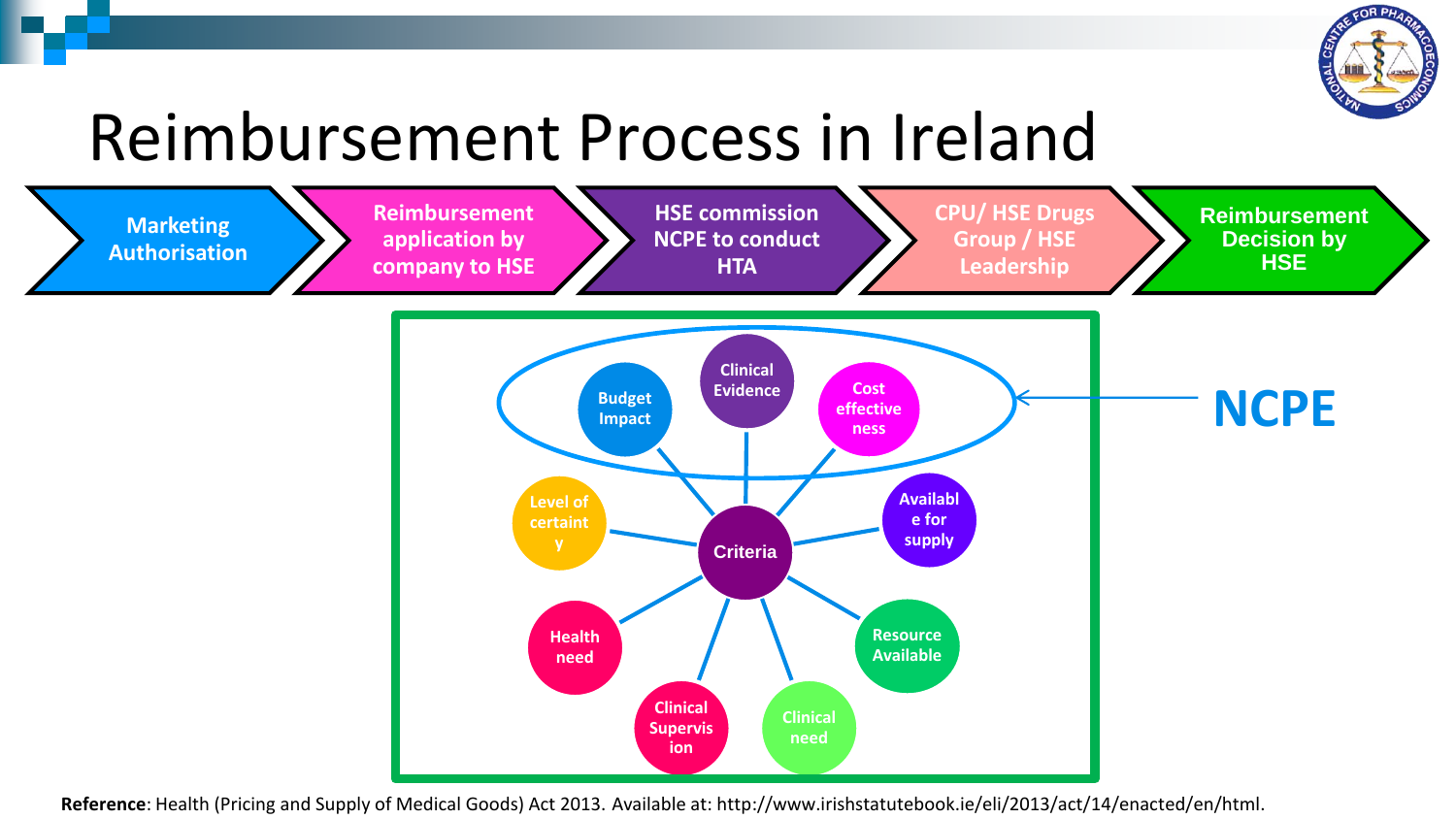

# The Challenge of Once-off Cell and Gene **Therapies**

| <b>Once-off treatments</b>          | <b>Repeat dose treatments</b>      |
|-------------------------------------|------------------------------------|
| Discontinuing treatment (and        | Continue until patient no longer   |
| payment) due to non-response or     | benefits or experiences toxicities |
| disease progression is not possible | or completes course of treatment.  |
|                                     | Payment also ceases.               |

- Upfront payment
- Irrecoverable costs if treatment not effective
- Greater financial risk with once-off therapies vs repeat dose therapies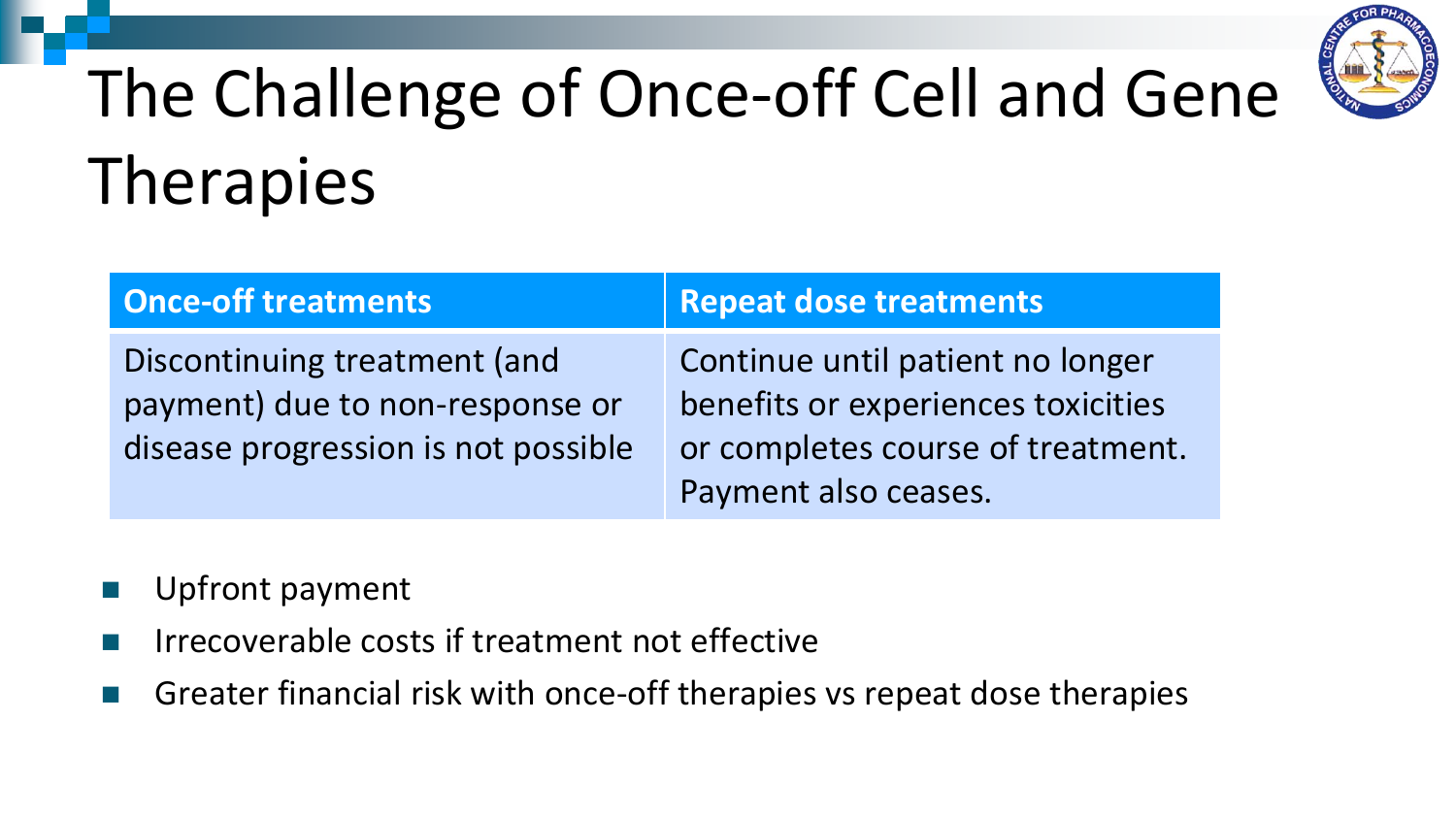

# Performance Based Agreements are a Type of Risk Sharing Agreement (RSA)

| <b>Types of RSAs</b>                      | <b>Examples</b>                                                                                                              | <b>Description</b>                                                                                                                                                          |
|-------------------------------------------|------------------------------------------------------------------------------------------------------------------------------|-----------------------------------------------------------------------------------------------------------------------------------------------------------------------------|
| Financial                                 | Simple price discounts,<br>budget caps, dosage caps,<br>utilisation caps, free<br>initiation, price match with<br>comparator | Simple to administer<br>Reduce budget uncertainty<br>Widely used in Irish reimbursement system<br>Do not address the challenge of once-off<br>treatments                    |
| Population level<br>performance based     | Coverage with Evidence<br>Development                                                                                        | Usually implemented at population level e.g. UK<br><b>Cancer Drugs Fund</b><br>Require collection of additional clinical evidence<br>Address clinical and value uncertainty |
| <b>Patient level</b><br>performance based | Performance linked<br>reimbursement<br><b>Managed Access Protocols</b>                                                       | Implemented at individual level<br>May require collection of outcome data<br>Address clinical and value uncertainty<br>More pertinent to the Irish reimbursement setting    |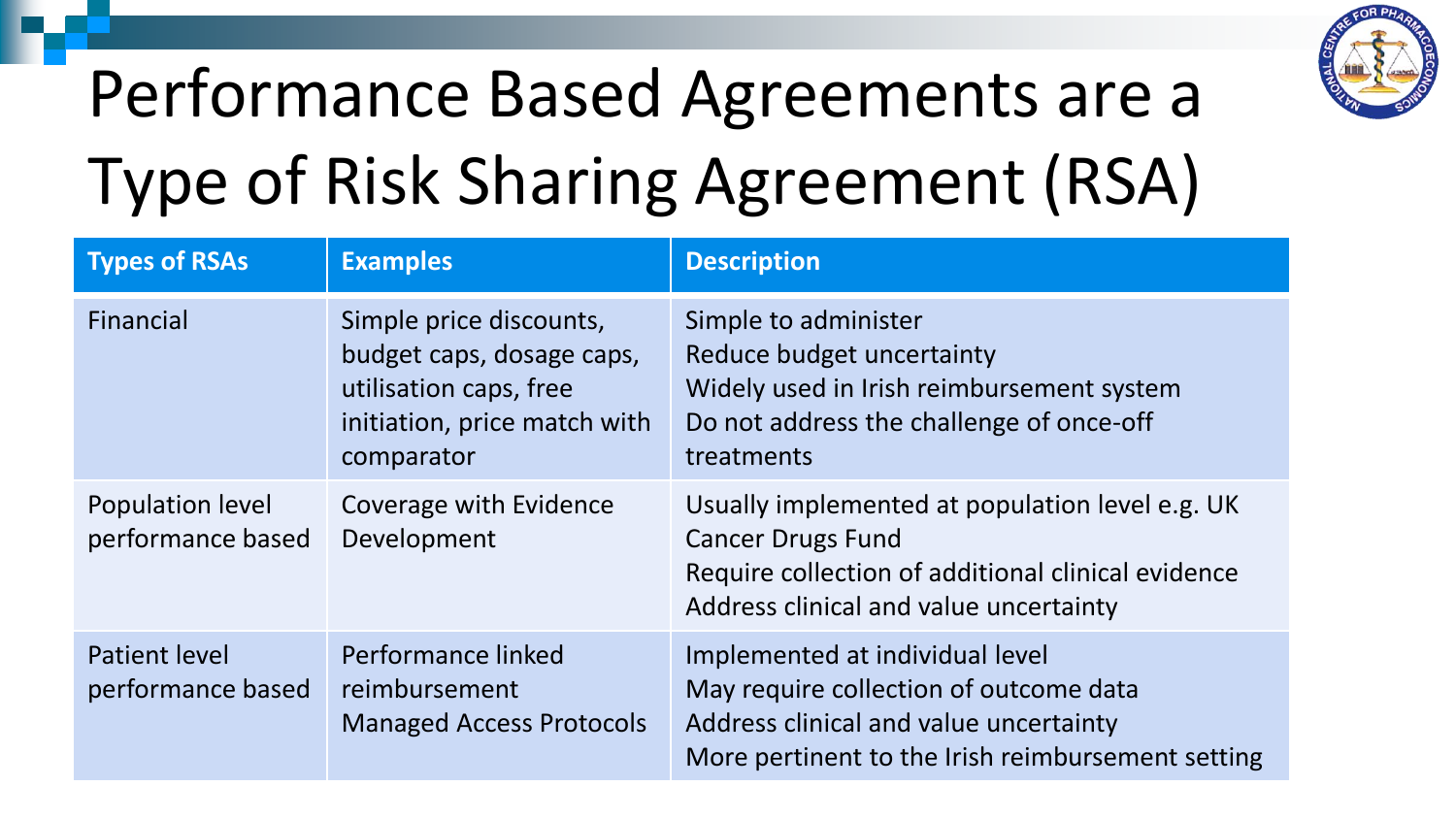

# **CASE STUDIES OF ONCE-OFF CELL AND GENE THERAPIES**

**NCPE Assessments of:**

- **1. Gene Therapy for Spinal Muscular Atrophy**
- **2. Chimeric Antigen Receptor (CAR) Therapy**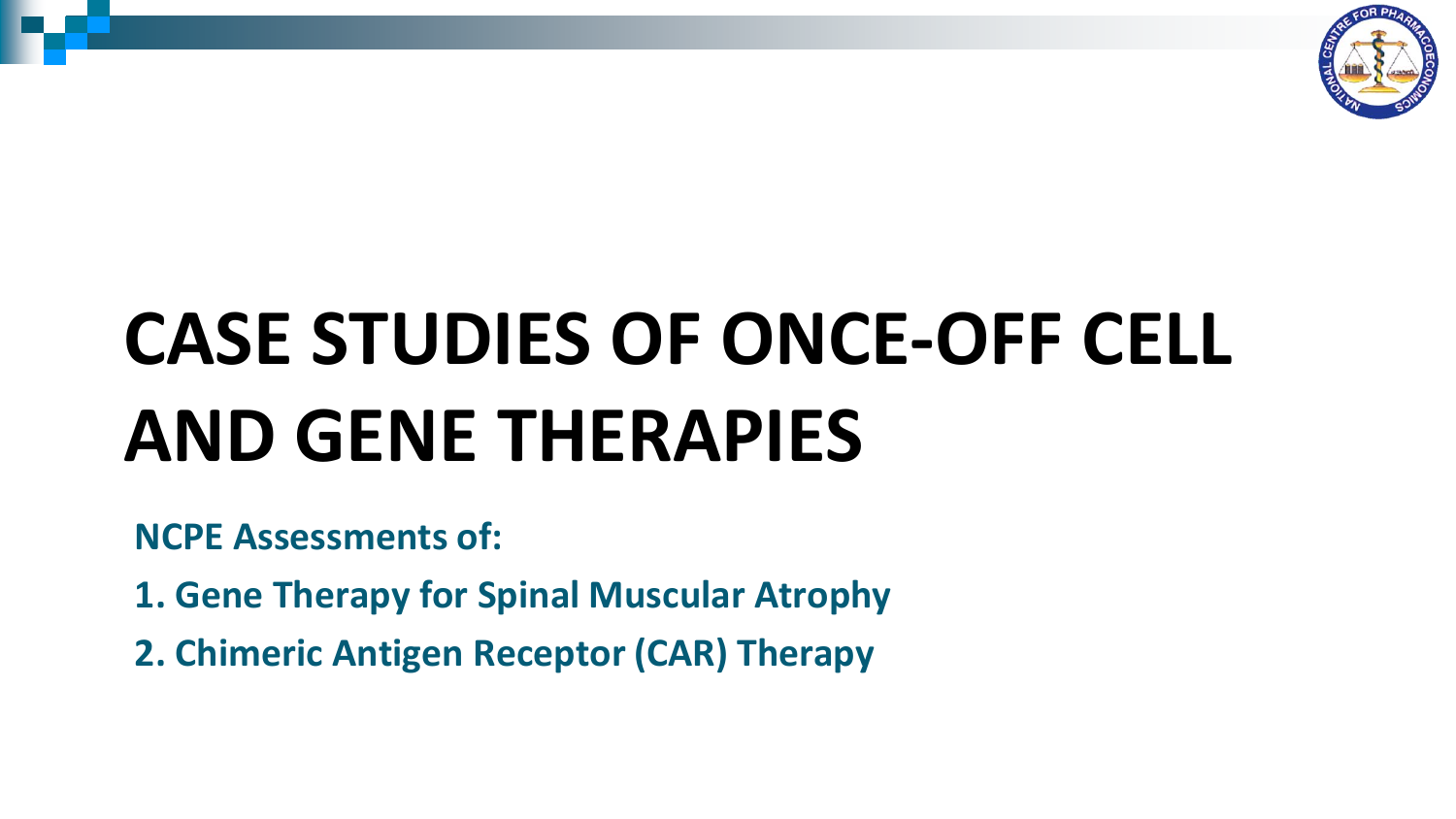

### Once off Gene Therapy for Spinal Muscular Atrophy

### **Onasemnogene abeparvovec (Zolgensma®) €2,000,000 per patient**

#### New gene therapy to treat children with Spinal Muscular Atrophy approved in Ireland

8th October 2021

Development welcomed by Trinity College, St James's Hospital and Children's Health Ireland following first successful clinical trials on four **Trish babies and children.** 







Trinity College Dublin, St. James's Hospital and Children's Health Ireland have welcomed the news that the HSE has agreed a reimbursement price on Zolgensma gene replacement therapy for the treatment of Spinal Muscular Atrophy (SMA) in children.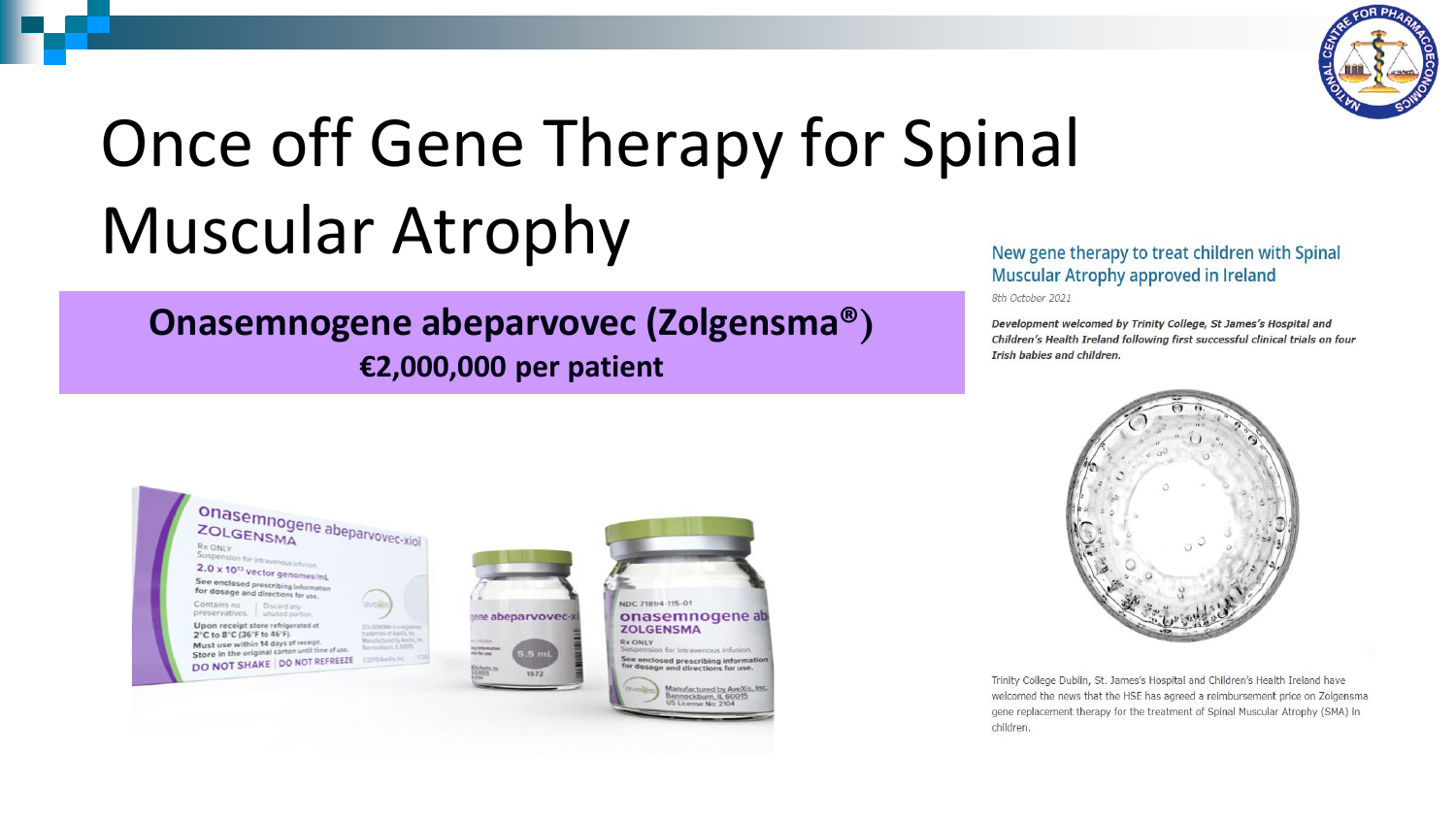

# NCPE HTA of Onasemnogene abeparvovec (Zolgensma®)

Onasemnogene abeparvovec is indicated for the treatment of patients with 5q spinal muscular atrophy (SMA) with a bi-allelic mutation in the SMN1 gene and a clinical diagnosis of SMA type 1, or patients with 5q SMA with a bi-allelic mutation in the SMN1 gene and up to three copies of the SMN2 gene<sup>\*</sup>.

\*A joint HTA undertaken as part of the Beneluxa process.

| <b>HTA completed</b>                                                 | <b>April 2021</b> |
|----------------------------------------------------------------------|-------------------|
| <b>ICER</b> vs current standard of care (nusinersen)                 | €298,469 per QALY |
| Cost per patient in subgroup of licensed population <sup>^</sup>     | €2,285,375        |
| 5 year net drug budget impact in subgroup of licensed<br>population^ | €26.2 million     |

^ The Applicant requested reimbursement in a subgroup of the licensed population: all symptomatic SMA type 1 patients and presymptomatic SMA patients with up to three copies of the SMN2 gene.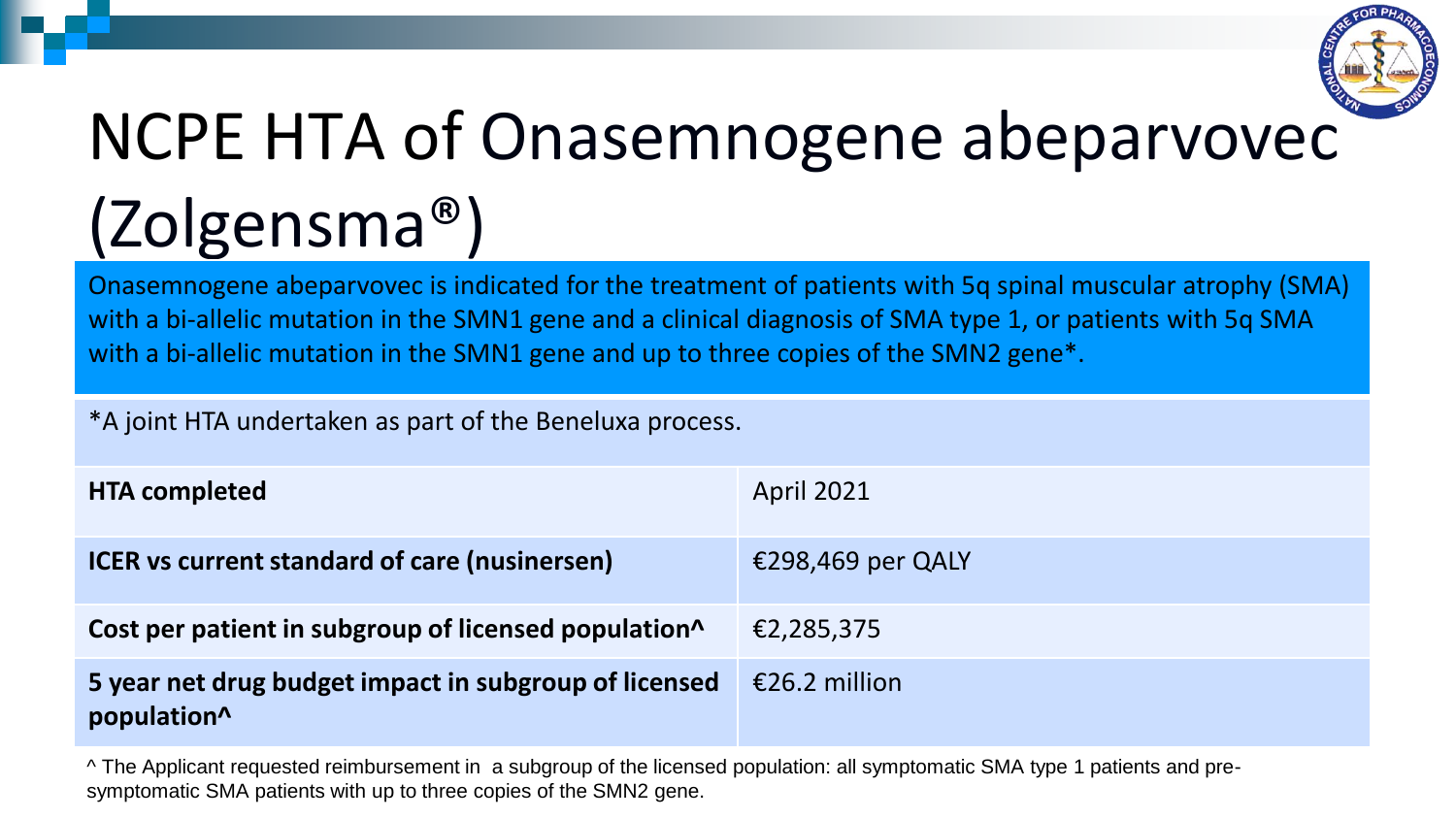

# Clinical Evidence for Onasemnogene abeparvovec

- Four single arm studies and two long term follow-up studies
- ◼ Comparative effectiveness vs standard of care (nusinersen) is unknown
- Quality of evidence is low:
	- single arm, uncontrolled studies
	- small patient numbers
	- $\Box$  limited follow up

*"The clinical evidence suggests benefit in some patients, however, the design and follow-up of the clinical trials are such that there remains significant uncertainty as to medium to long term outcomes in terms of both safety and efficacy"*

NCPE HTA of OA:https://www.ncpe.ie/wp-content/uploads/2020/05/Executive-summary-Zolgensma-Beneluxa-IrelandFinal-Version.pdf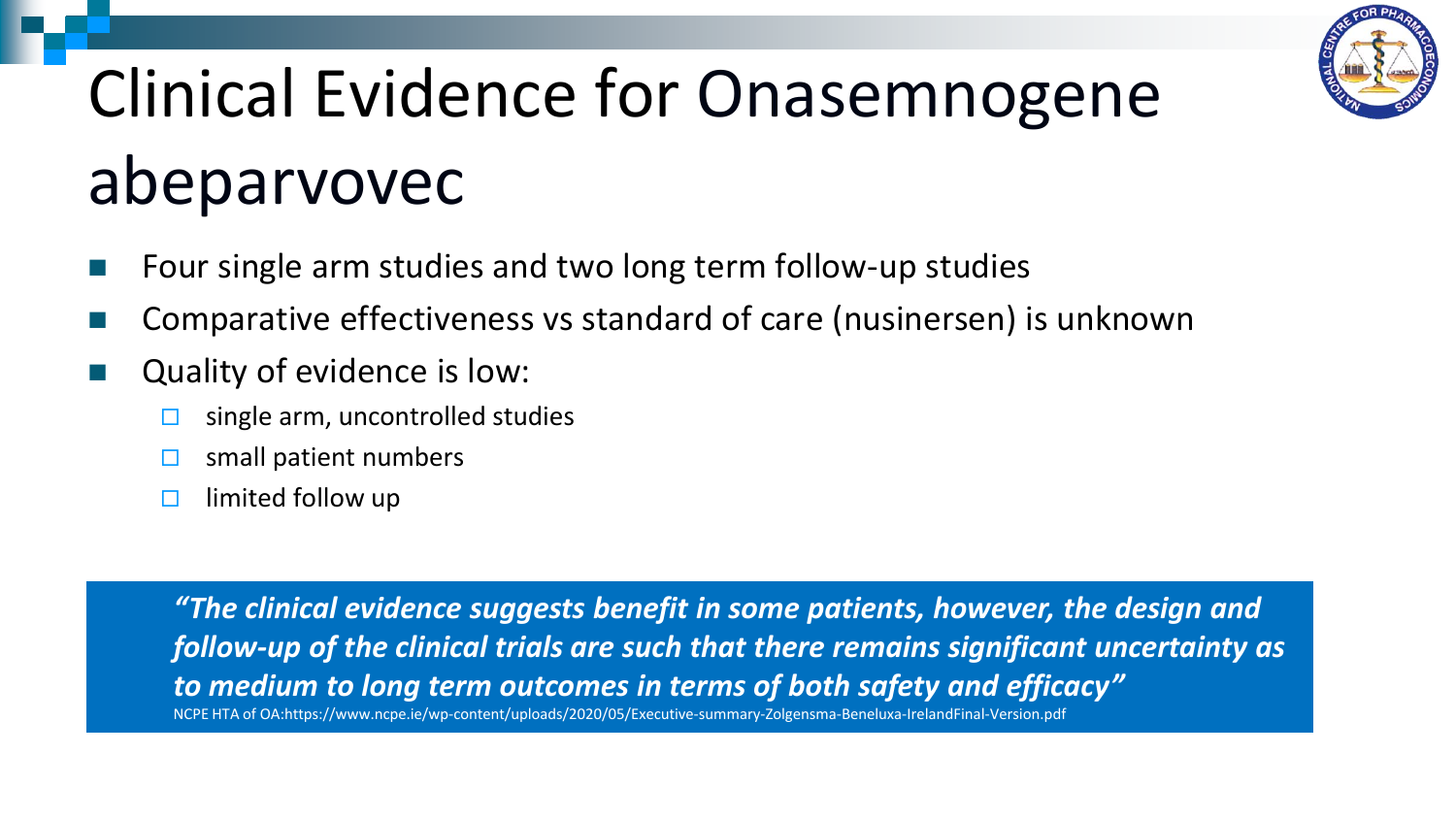

### Post HTA Negotiations / Reimbursement

- April 2021: NCPE recommended that onasemnogene abeparvovec not be considered for reimbursement unless cost-effectiveness be improved relative to existing treatments.
- NCPE evaluated impact of confidential commercial proposals on cost-effectiveness and budget impact.
- June 2021: HSE Drugs Group recommended reimbursement following commercial negotiations.
- October 2021: Pricing approval granted, following joint negotiations under the Beneluxa initiative.
- November 2021: HSE Medicines Management Programme **Managed Access Protocol.**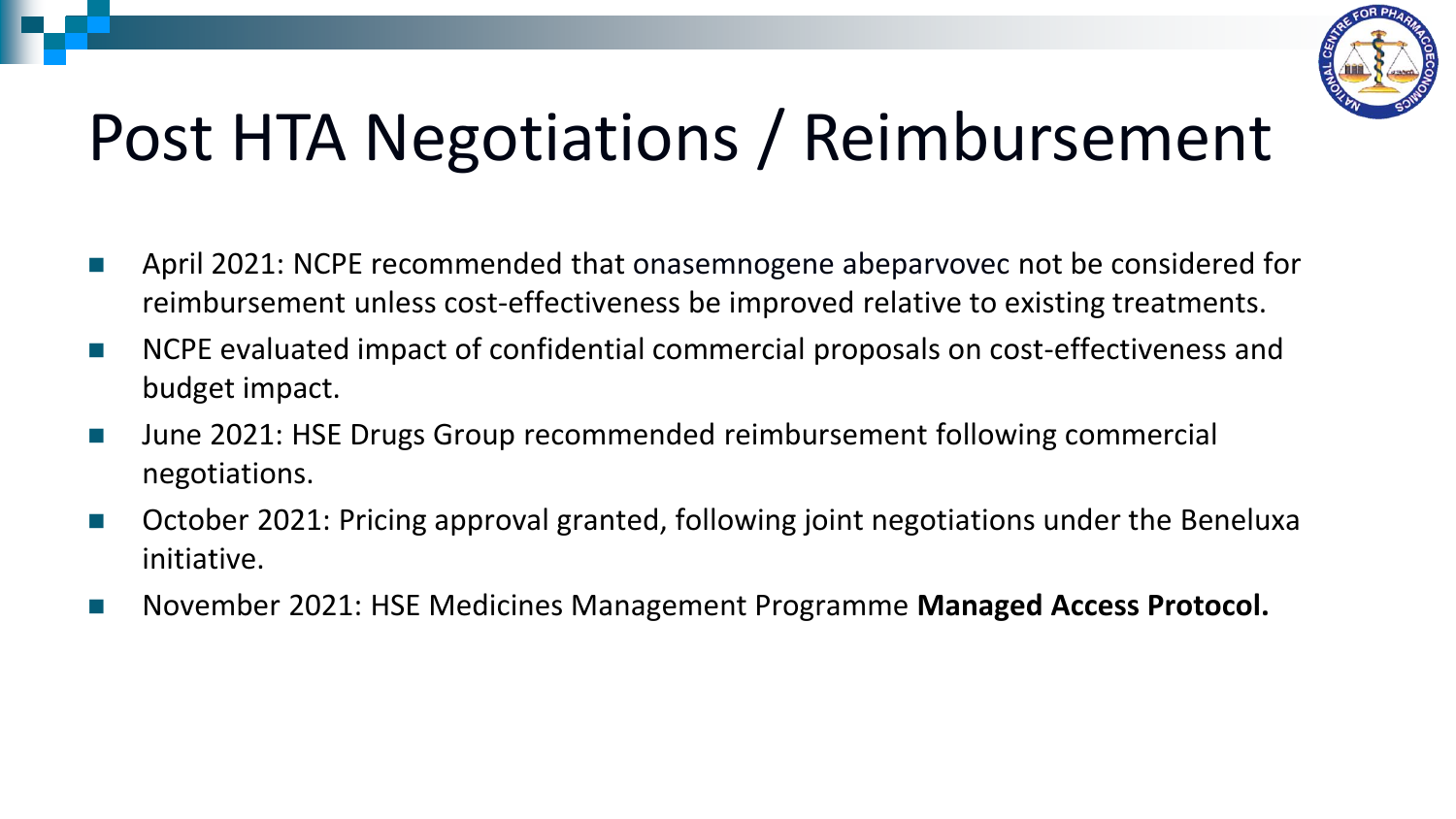

### HSE Drugs Group Minutes: June 2021

5. Medicines for Consideration assessed under the Beneluxa initiative

Onasemnogene abeparvovec for spinal muscular atrophy (SMA) i. The Drugs Group considered the clinical and cost-effectiveness evidence available for Onasemnogene abeparvovec along with the patient group submission received during the HTA process. The Drugs Group, in the majority, were in favour of reimbursement, if the specific terms set out in a proposed joint mandate were to emerge. This positive recommendation is conditional on the applicant company (Novartis Gene Therapies) agreeing to these terms, which will be sought by the HSE in conjunction with the equivalent Dutch and Belgian health authorities via the Beneluxa initiative. The terms were based on the recommendations arising from the HTA report conducted on a collaborative basis by HTA bodies in Ireland, the Netherlands and Belgium.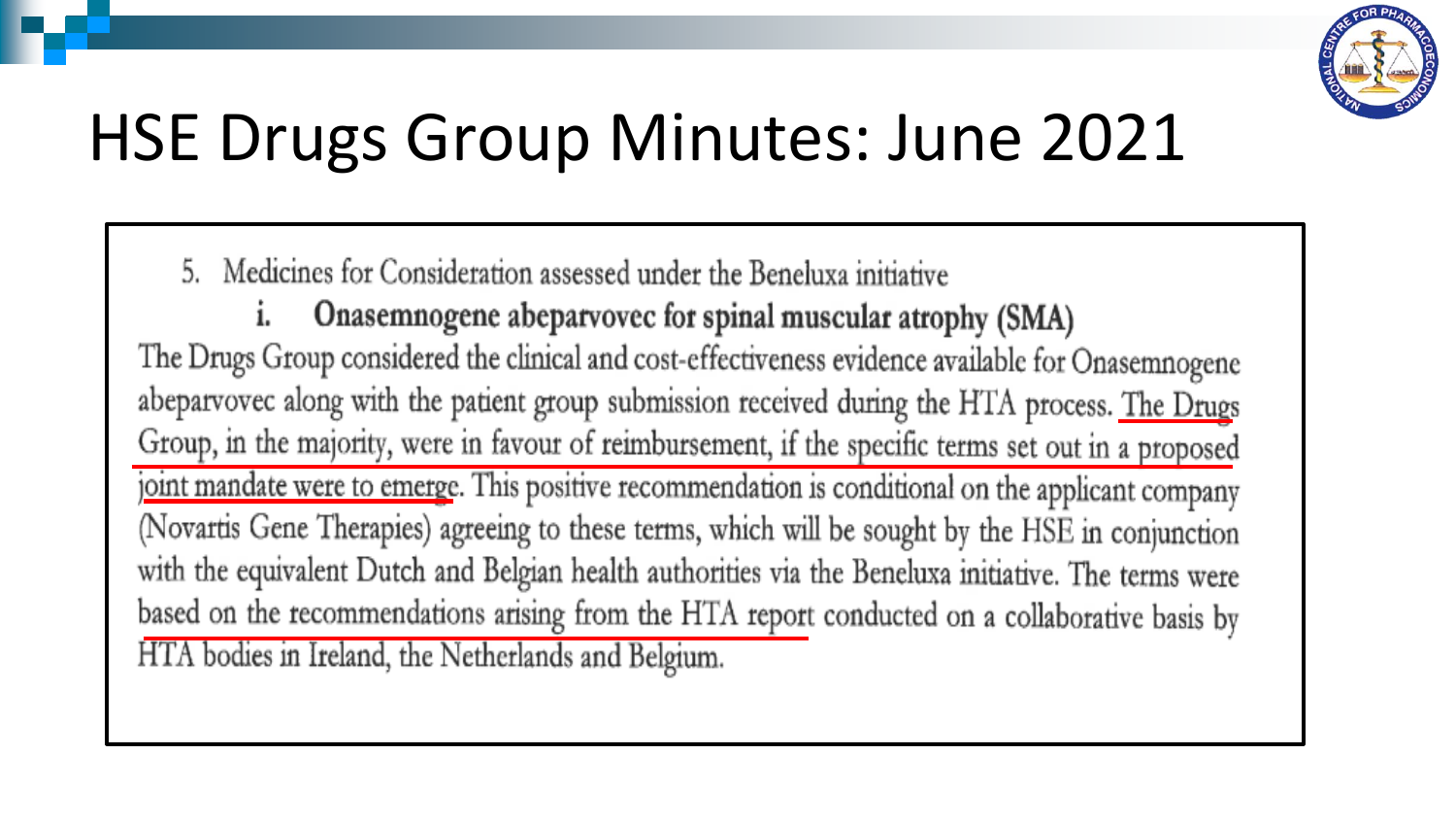

### Chimeric Antigen Receptor Therapy (CAR-T)

The NEW ENGLAND JOURNAL of MEDICINE

**REVIEW ARTICLE** 

**FRONTIERS IN MEDICINE** 

#### Chimeric Antigen Receptor Therapy



#### Car T-cell therapy: The future fifth pillar of cancer treatment

Revolutionary treatment works by targeting cancer 'rather than blanket bombing it'

© Thu, Feb 27, 2020, 04:35 Olive Keogh

T cells are engineered to express a chimeric antigen receptor (CAR) targeting the CD19 antigen expressed on the surface of B cells

This personalised therapeutic approach involves (a) removal of peripheral blood Tcells followed by (b) in vitro activation, genetic modification and expansion of the T cells and (c ) infusion of the cells back into the patient.

### N Engl J Med 2017;377:2593-2596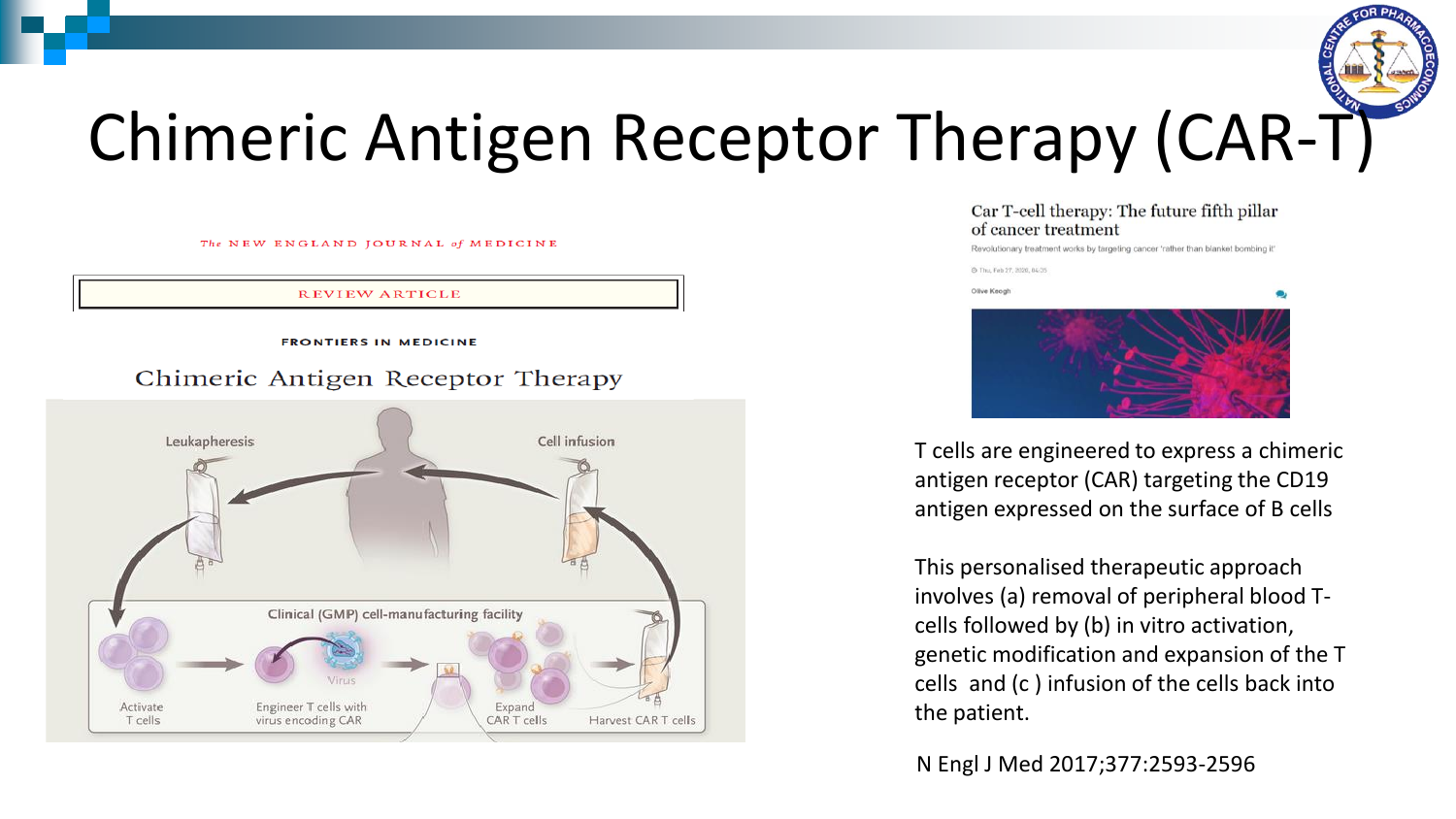

### NCPE HTA of Tisagenlecleucel (Kymriah®)

Tisa-cel is indicated for the treatment of:

- adult patients with relapsed or refractory (R/R) diffuse large B-cell lymphoma (DLBCL) after two or more lines of systemic therapy.
- paediatric and young adult patients up to 25 years of age with B-cell acute lymphoblastic leukaemia (ALL) that is refractory, in relapse post-transplant or in second or later relapse.

| <b>Indication</b>             | <b>R/R DLBCL</b>     |
|-------------------------------|----------------------|
| <b>HTA completed</b>          | September 2019       |
| <b>ICER</b>                   | € 197,119 per QALY   |
| Cost per patient              | €301,762             |
| 5 year net drug budget impact | €20.5 – 30.2 million |

"*Treatment with tisagenlecleucel is associated with particular institutional requirements, extremely high upfront costs and a limited evidence base. The HSE faces the possibility of huge unrecoverable costs should this treatment not prove to be as effective as suggested by this highly uncertain evaluation".*

[NCPE HTAs of tisa-cel: https://www.ncpe.ie/drugs/tisagenlecleucel-kymriah-for-dlbcl/](https://www.ncpe.ie/drugs/tisagenlecleucel-kymriah-for-dlbcl/)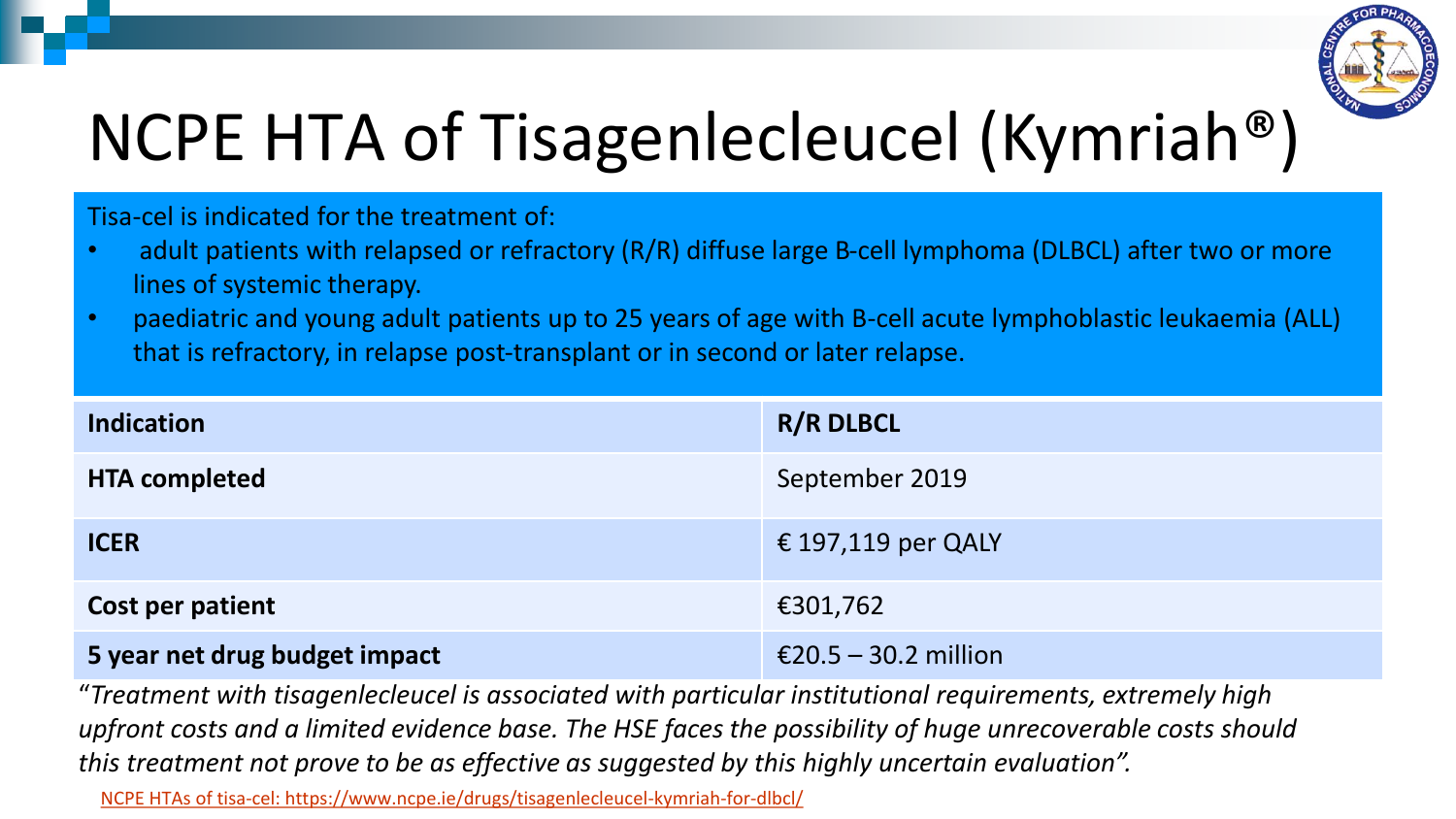

### Clinical Evidence for Tisagenlecleucel

### **R/R DLBCL (Schuster et al NEJM 2019;380:45-56)**



#### **50% of treated patients did not survive beyond 12 months**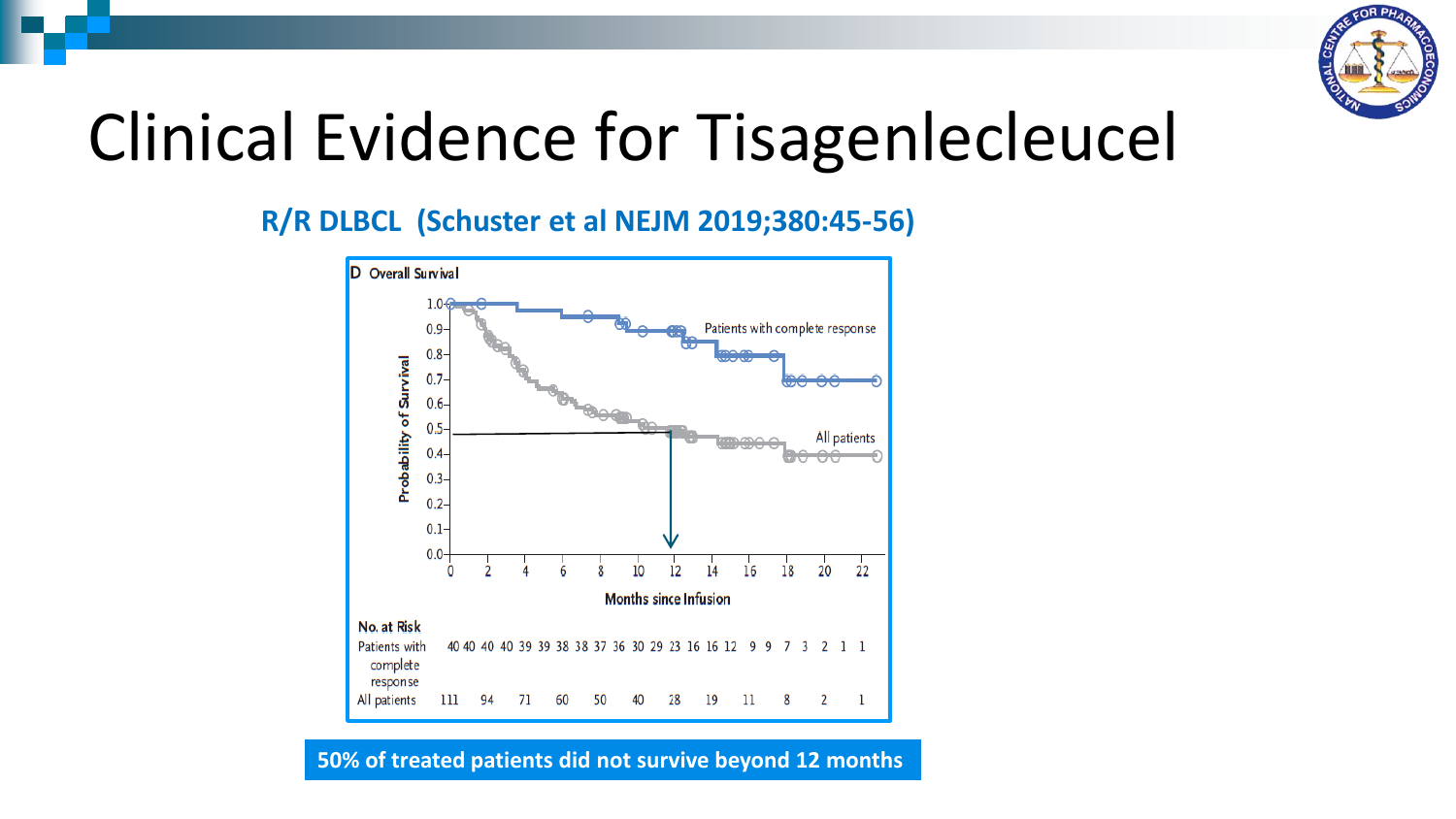

### Post HTA Negotiations/Reimbursement

- Sept 2019: NCPE recommended that tisa-cel not be considered for reimbursement unless costeffectiveness be improved relative to existing treatments.
- NCPE evaluated impact of confidential commercial proposals on cost-effectiveness and budget impact.
- April 2021: HSE Drugs Group recommended reimbursement following commercial negotiations.
- July 2021: Reimbursement approved. The NCCP designated St James's Hospital as the initial National Adult CAR-T centre.
- December 2021: First patient administered CAR-T in St James's Hospital.

| National Cancer                                                          | <b>NCCP Chemotherapy Regimen</b>                                                                                                             |              | ŀF              |                                       |  |  |  |
|--------------------------------------------------------------------------|----------------------------------------------------------------------------------------------------------------------------------------------|--------------|-----------------|---------------------------------------|--|--|--|
| Tisagenlecleucel (Kymriah®) (CAR-T) DLBCL<br><b>INDICATIONS FOR USE:</b> |                                                                                                                                              |              |                 |                                       |  |  |  |
| <b>INDICATION</b>                                                        |                                                                                                                                              | <b>ICD10</b> | Regimen<br>Code | <b>Reimbursement</b><br><b>Status</b> |  |  |  |
|                                                                          | Treatment of adult patients with relapsed or refractory diffuse large B-cell<br>lymphoma (DLBCL) after two or more lines of systemic therapy | C83          | 00687a          | <b>ODMS</b><br>01/07/2021             |  |  |  |

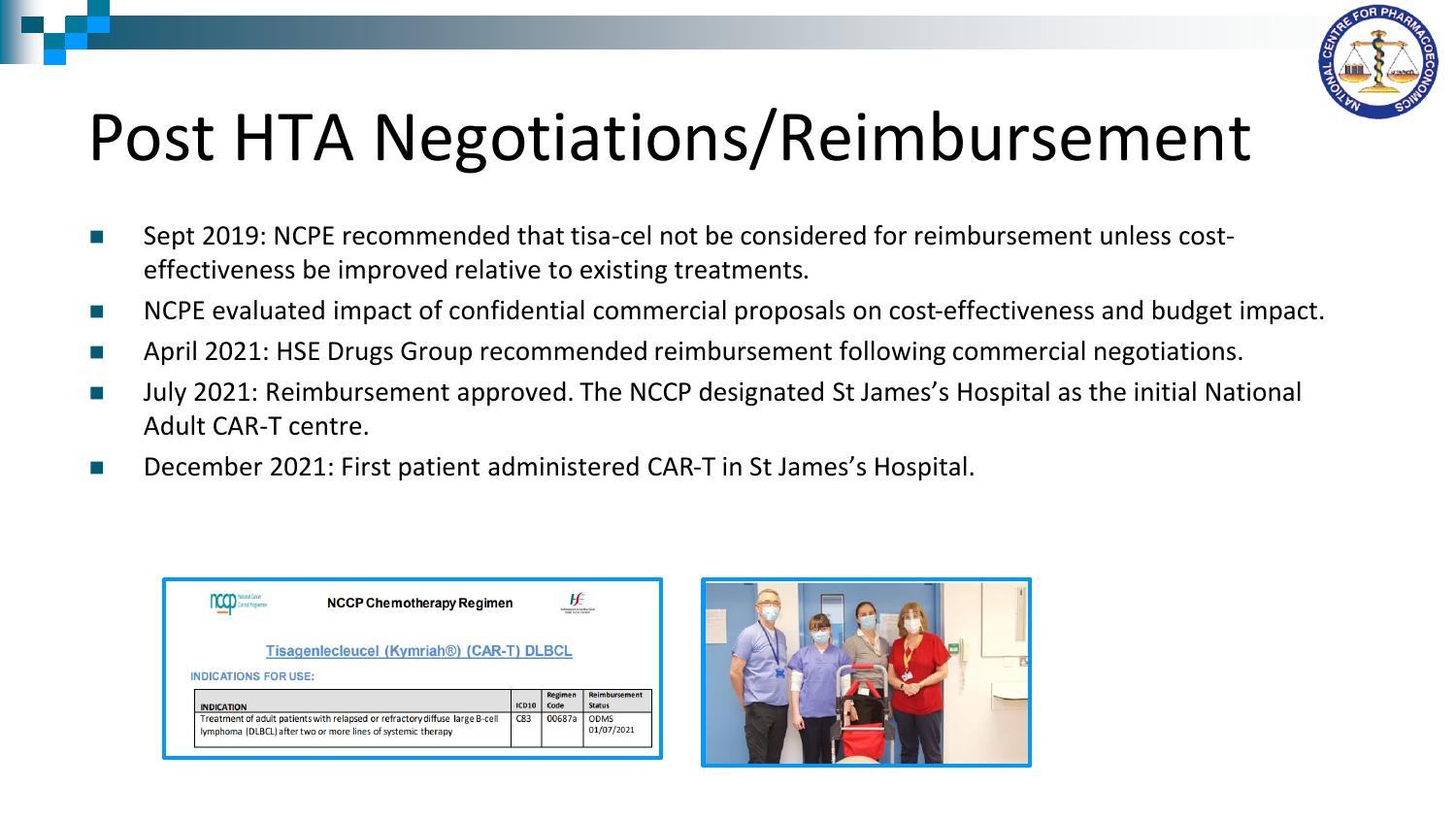

### HSE Drugs Group Minutes: April 2021

20023 Tisagenlecleucel for the treatment of relapsed and/or refractory diffuse i. large B cell lymphoma (DLBCL)

Tisagenlecleucel for the treatment of r/r DLBCL was previously considered by the Drugs Group in November 2020. At that meeting the Drugs Group was unable to support reimbursement (in the majority) on the basis of the application submitted.

In response to the Drugs Group position on reimbursement in November 2020 the applicant submitted a revised commercial proposal for the DLBCL indication

Further efficacy

data was also made available from the pivotal JULIET study. The commercial proposal improved the cost-effectiveness to a level that was considered acceptable by the Group for this application

Given the

improved terms in the commercial offer, the unmet need, and potential for CAR-T to offer a prolonged response and survival in some patients the unanimous decision of the Drugs Group was to support a positive reimbursement recommendation for this indication.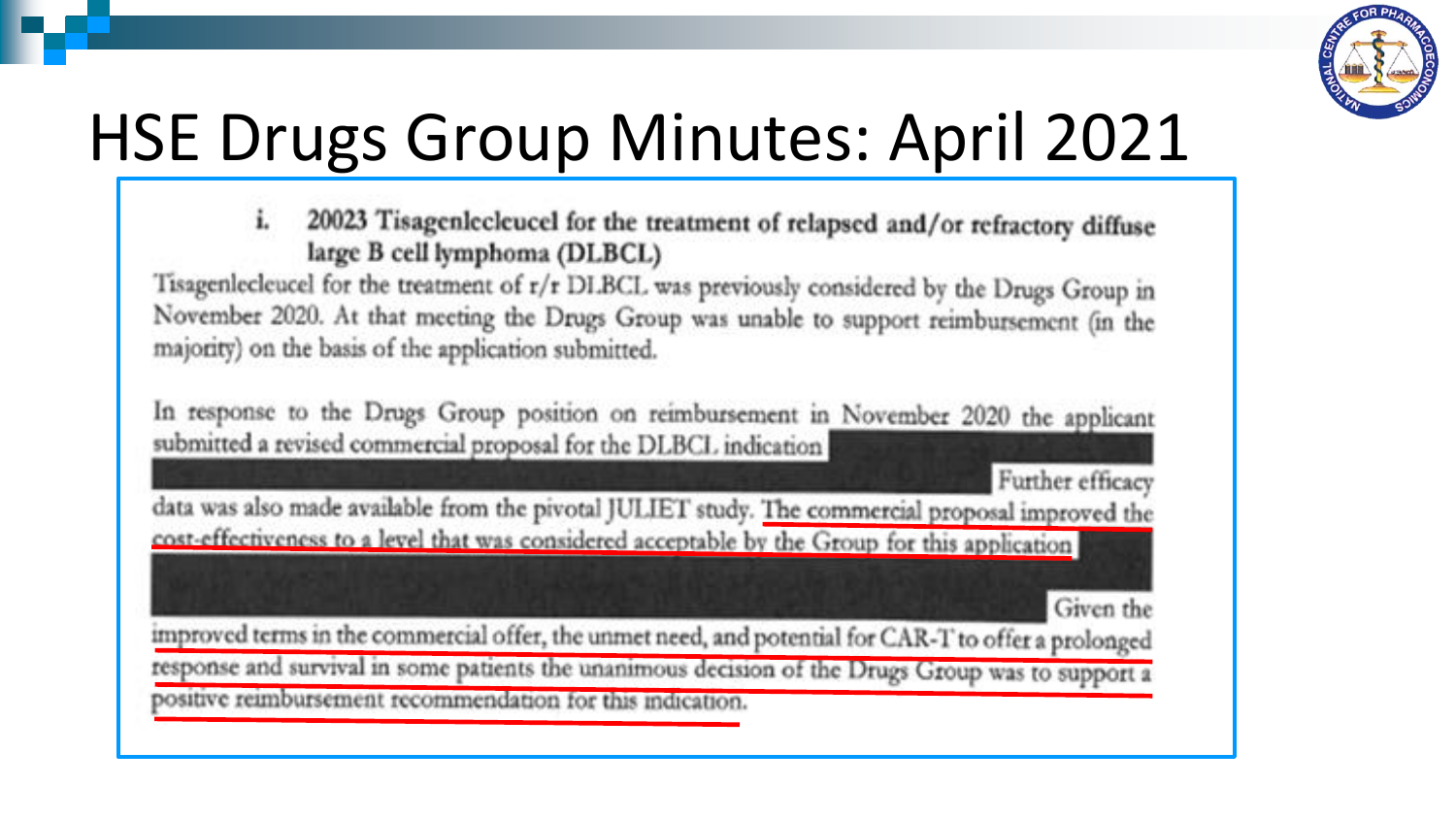

### Emerging Evidence: American Society of Haematology (ASH) December 2021

#### **Bishop et al. NEJM 2022; 386: 629-639**

The NEW ENGLAND JOURNAL of MEDICINE

#### ORIGINAL ARTICLE

Second-Line Tisagenlecleucel or Standard Care in Aggressive B-Cell Lymphoma

M.R. Bishop, M. Dickinson, D. Purtill, P. Barba, A. Santoro, N. Hamad, K. Kato, A. Sureda, R. Greil, C. Thieblemont, F. Morschhauser, M. Janz, I. Flinn,



#### **ASH December 2021:**

*"No Event Free Survival Benefit with Second Line Tisa-Cel in Relapsed/Refractory Non-Hodgkins Lymphoma".*

Figure 2. Kaplan-Meier Plot of Event-free Survival.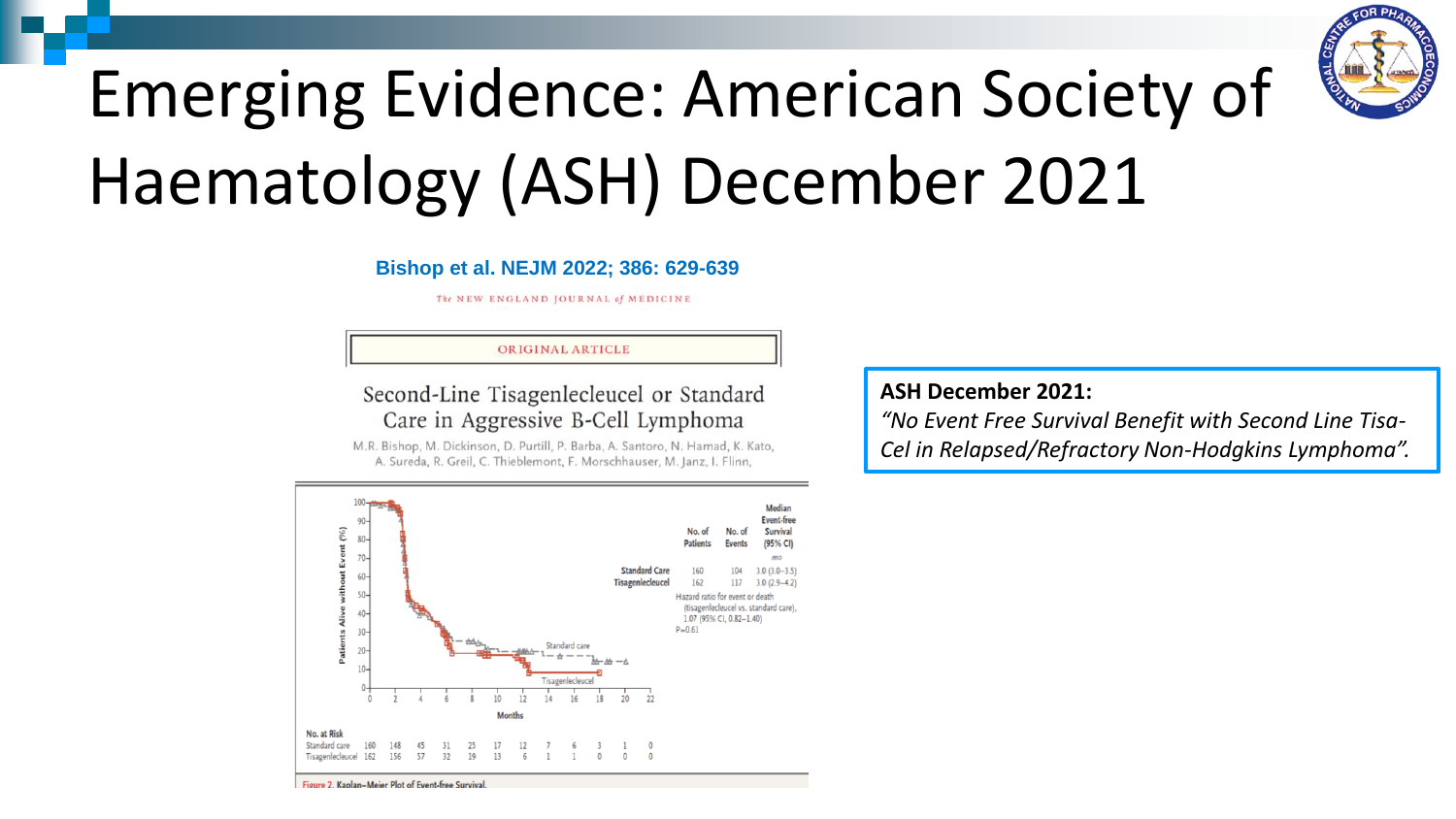

### **FUTURE CHALLENGES**

**Performance Based Agreements in Practice**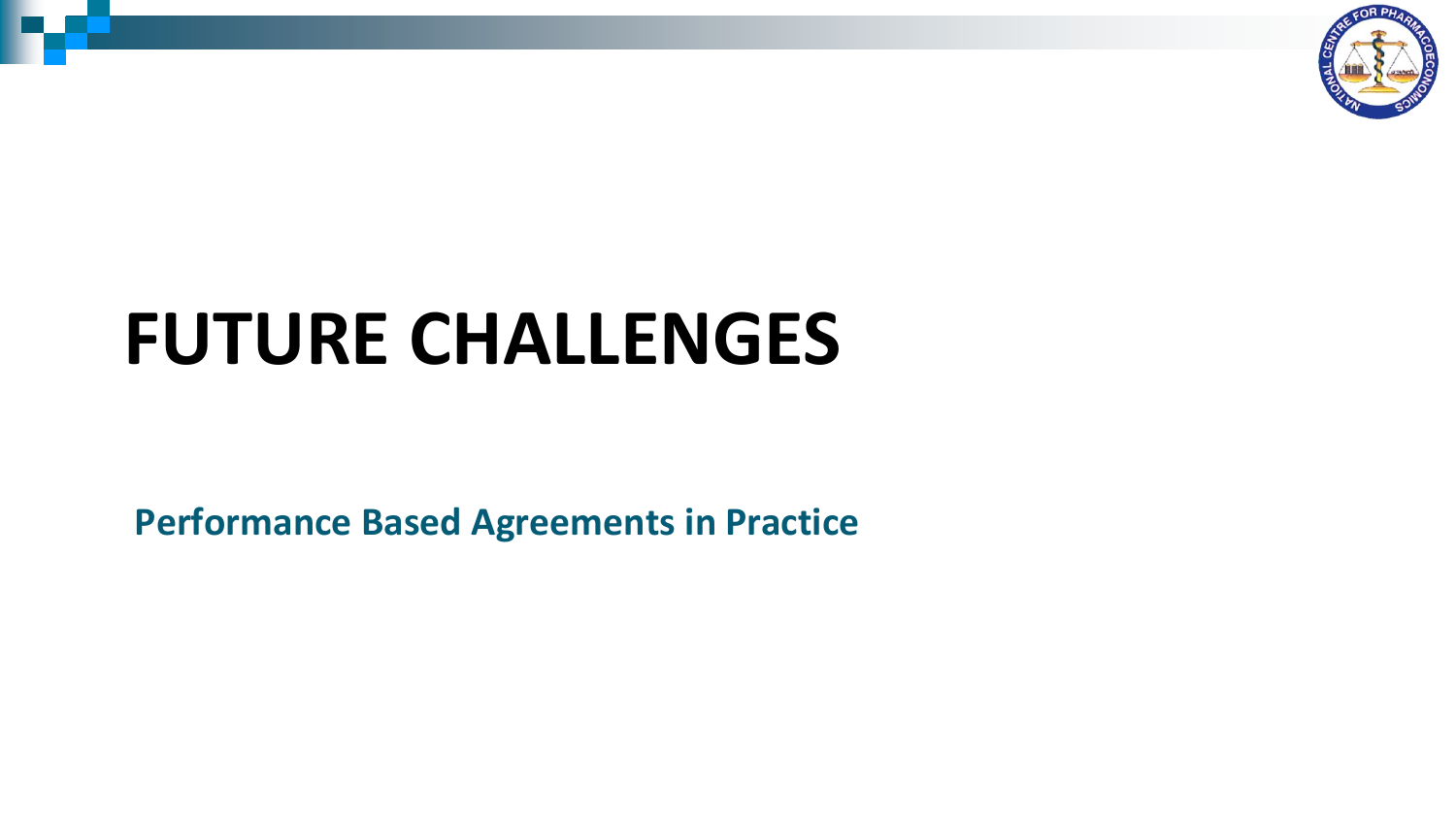

### Future Challenges

- Trend towards accelerated approval of medicines with limited evidence
- High cost once-off treatments pose a substantial affordability challenge to the HSE
- Expect increase in requirement for performance linked reimbursement agreements
- Agility to assess impact of emerging clinical evidence and changing market dynamics
- Use of economic models to periodically evaluate impact of performance based agreements
- Performance linked reimbursement agreements are not a substitute for high quality RCTs.